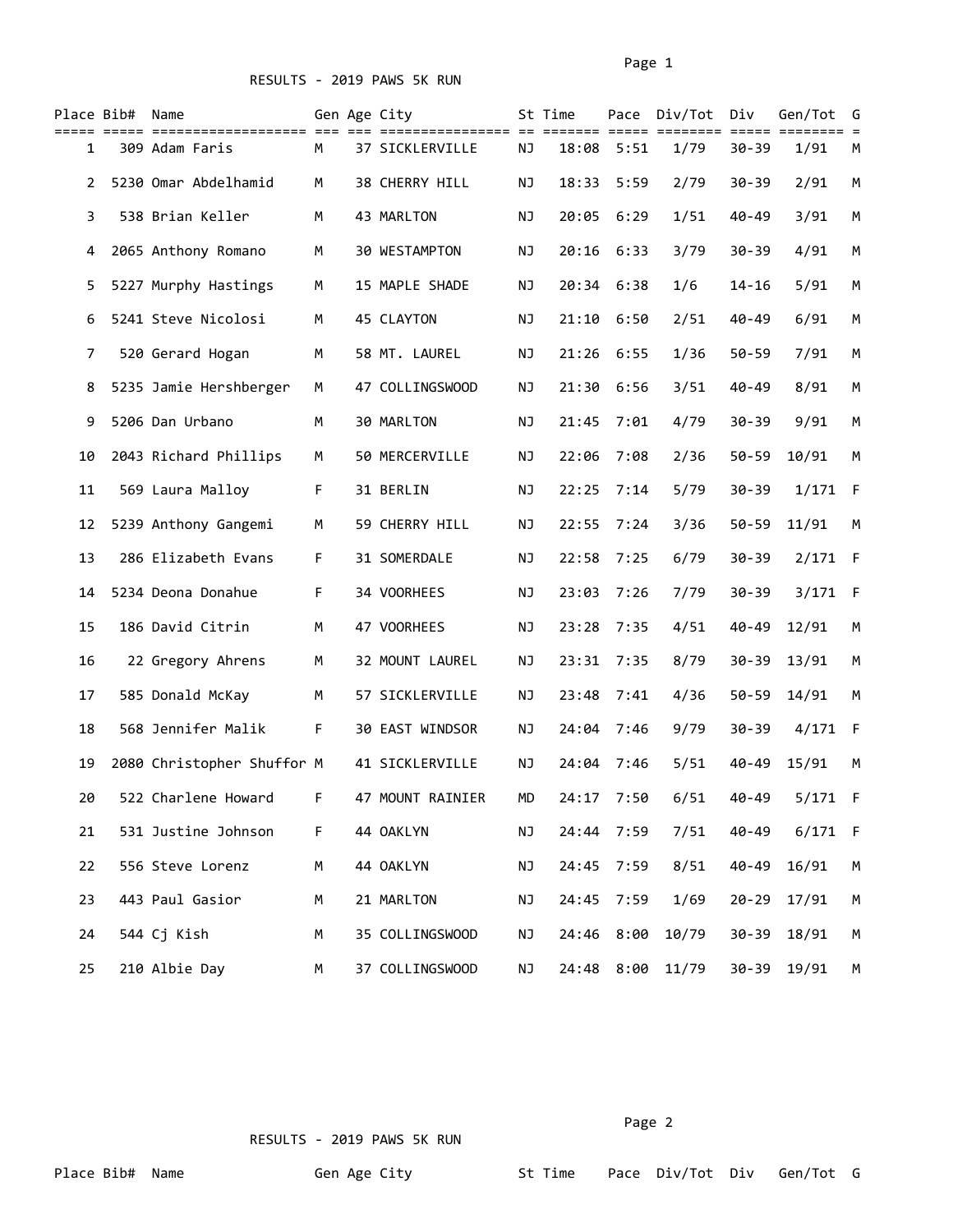| ===== ===== | ===================       | $== =$ |                    | $==$ | =======      | =====      | <b>========</b> |           | $=$ $=$ $=$ $=$ $=$ $=$ $=$ $=$ $=$ |     |
|-------------|---------------------------|--------|--------------------|------|--------------|------------|-----------------|-----------|-------------------------------------|-----|
| 26          | 90 Ana Bosak              | F.     | 34 COLLINGSWOOD    | NJ   | 25:11        | 8:08       | 12/79           | $30 - 39$ | 7/171                               | - F |
| 27          | 256 Morgan Doherty        | F.     | 23 MAPLE SHADE     | ΝJ   | 25:17        | 8:10       | 2/69            | $20 - 29$ | 8/171                               | -F  |
| 28          | 545 Joe Kish              | М      | 61 COLLINGSWOOD    | NJ   | 25:24 8:12   |            | 1/17            | 60+       | 20/91                               | M   |
| 29          | 483 Kyle Gunning          | М      | 28 MT LAUREL       | ΝJ   | 25:30 8:14   |            | 3/69            | $20 - 29$ | 21/91                               | М   |
| 30          | 41 Catherine Aquilino     | F      | 51 GLOUCESTER CITY | ΝJ   | $25:31$ 8:14 |            | 5/36            | $50 - 59$ | 9/171                               | -F  |
| 31          | 481 Shepherd Graver       | М      | 10 MEDFORD         | NJ   | 25:40        | 8:17       | 1/3             | 13&UN     | 22/91                               | M   |
| 32          | 5211 Ashley Waligorski    | F.     | 33 CHERRY HILL     | ΝJ   | 25:52 8:21   |            | 13/79           | $30 - 39$ | 10/171 F                            |     |
| 33          | 252 Debbie Doherty        | F.     | 48 MAPLE SHADE     | ΝJ   | 25:55        | 8:22       | 9/51            | $40 - 49$ | 11/171                              | - F |
| 34          | 497 Skip Hettel           | M      | 36 LUMBERTON       | NJ   | 25:58 8:23   |            | 14/79           | $30 - 39$ | 23/91                               | M   |
| 35          | 280 Karli Ernst           | F.     | 25 HADDON TOWNSHIP | NJ   | 26:08 8:26   |            | 4/69            | $20 - 29$ | 12/171 F                            |     |
| 36          | 496 Keri Hettel           | F.     | 37 VOORHEES        | NJ   | 26:12 8:27   |            | 15/79           | $30 - 39$ | 13/171                              | -F  |
| 37          | 549 Artie Lattanzi        | М      | 36 HADDONFIELD     | NJ   | 26:14 8:28   |            | 16/79           | $30 - 39$ | 24/91                               | M   |
| 38          | 2054 Jeff Rattay          | М      | 23 WEST DEPTFORD   | NJ   | 26:18        | 8:29       | 5/69            | $20 - 29$ | 25/91                               | М   |
| 39          | 583 Todd McDonald         | М      | 48 MOUNT RAINIER   | MD   | 26:31        | 8:33       | 10/51           | $40 - 49$ | 26/91                               | М   |
| 40          | 5232 Frank Tisano         | M      | 32 PHILADELPHIA    | PA   | 26:43 8:38   |            | 17/79           | $30 - 39$ | 27/91                               | M   |
| 41          | 44 Jack August            | М      | 26 MEDFORD         | ΝJ   | 26:57 8:42   |            | 6/69            | $20 - 29$ | 28/91                               | M   |
| 42          | 449 Amanda Gates          | F.     | 27 BLACKWOOD       | NJ   | 26:58 8:42   |            | 7/69            | $20 - 29$ | 14/171                              | -F  |
| 43          | 563 Roman MacKo           | М      | 46 AUDUBON         | NJ   | 27:29 8:52   |            | 11/51           | $40 - 49$ | 29/91                               | M   |
| 44          | 2082 Lakhwinder Singh     | М      | 24 GLASSBORO       | ΝJ   | 27:39 8:55   |            | 8/69            | $20 - 29$ | 30/91                               | М   |
| 45          | 243 Matthew D'Eustachio M |        | 26 COLLINGSWOOD    | NJ   | 27:39        | 8:55       | 9/69            | $20 - 29$ | 31/91                               | М   |
| 46          | 208 Paul Crozier          | М      | 22 CHERRY HILL     | ΝJ   |              | 27:41 8:56 | 10/69           | $20 - 29$ | 32/91                               | м   |
| 47          | 536 Allison Katzmar       | F.     | 26 COLLINGSWOOD    | ΝJ   | 27:41 8:56   |            | 11/69           | $20 - 29$ | 15/171 F                            |     |
| 48          | 85 Kayla Bertolino        | F.     | 22 MEDFORD         | ΝJ   | 27:45 8:57   |            | 12/69           | $20 - 29$ | 16/171 F                            |     |
| 49          | 5228 Donna Hlesciak       | F.     | 57 LUMBERTON       | ΝJ   | 27:49 8:59   |            | 6/36            | $50 - 59$ | 17/171 F                            |     |
| 50          | 2049 Steven Pugliese      | М      | 31 BERLIN          | NJ   |              | 27:52 9:00 | 18/79           | $30 - 39$ | 33/91                               | M   |

| RESULTS - 2019 PAWS 5K RUN |  |  |
|----------------------------|--|--|
|                            |  |  |

Page 3 and 2012 and 2012 and 2012 and 2012 and 2012 and 2012 and 2012 and 2012 and 2012 and 2012 and 2012 and

| Place Bib# Name |                          |   | Gen Age City                                       | St Time | Pace Div/Tot Div Gen/Tot G      |  |   |
|-----------------|--------------------------|---|----------------------------------------------------|---------|---------------------------------|--|---|
|                 |                          |   |                                                    |         |                                 |  |   |
|                 | 51 5225 Patrick Zegarski |   | M 37 FRANKLINVILLE NJ 27:53 9:00 19/79 30-39 34/91 |         |                                 |  | M |
|                 | 546 Jawahar Konduru      | M | 49 MARLTON                                         |         | NE 27:55 9:01 12/51 40-49 35/91 |  |   |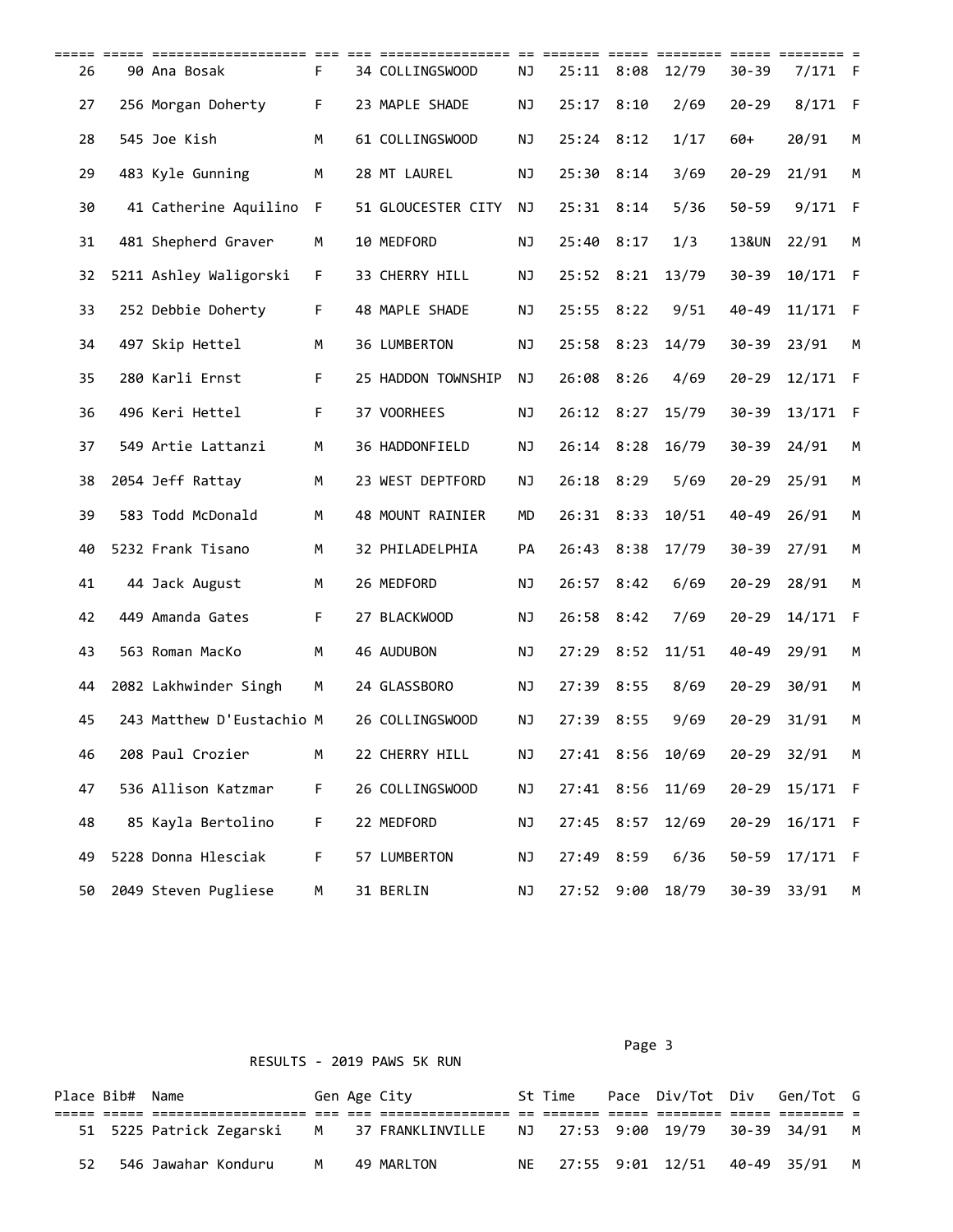| 53 | 206 David Crozier      | М  | 55 CHERRY HILL     | ΝJ  | 28:02      | 9:03 | 7/36  | $50 - 59$ | 36/91    | М   |
|----|------------------------|----|--------------------|-----|------------|------|-------|-----------|----------|-----|
| 54 | 2079 Carisa Shufford   | F  | 38 SICKLERVILLE    | ΝJ  | 28:23      | 9:10 | 20/79 | $30 - 39$ | 18/171 F |     |
| 55 | 281 Lisa Ernst         | F  | 60 FRANKLINVILLE   | ΝJ  | 28:31 9:12 |      | 2/17  | $60+$     | 19/171 F |     |
| 56 | 5221 Jessica Welsh     | F. | 23 MEDFORD LAKES   | ΝJ  | 28:32 9:13 |      | 13/69 | $20 - 29$ | 20/171 F |     |
| 57 | 535 Talia Katz         | F. | 30 VOORHEES        | ΝJ  | 28:38      | 9:14 | 21/79 | $30 - 39$ | 21/171 F |     |
| 58 | 5245 Crystal Arrington | F. | 54 LANSDOWNE       | PA  | 28:40 9:15 |      | 8/36  | $50 - 59$ | 22/171 F |     |
| 59 | 236 Michelle Deonarain | F  | 29 DELRAN          | ΝJ  | 28:42 9:16 |      | 14/69 | $20 - 29$ | 23/171 F |     |
| 60 | 437 Matt Gargano       | М  | 24 MORRIS PLAINS   | ΝJ  | 28:50      | 9:18 | 15/69 | $20 - 29$ | 37/91    | М   |
| 61 | 408 Stephanie Firman   | F. | 28 TABERNACLE      | ΝJ  | 28:51 9:19 |      | 16/69 | $20 - 29$ | 24/171 F |     |
| 62 | 528 Dave Isaac         | М  | 31 GLENSIDE        | PA  | 28:52 9:19 |      | 22/79 | 30-39     | 38/91    | M   |
| 63 | 118 Matthew Butler     | М  | 32 TURNERSVILLE    | ΝJ  | 28:58      | 9:21 | 23/79 | $30 - 39$ | 39/91    | М   |
| 64 | 550 Shelly Levin       | F  | 48 MARLTON         | ΝJ  | 29:26 9:30 |      | 13/51 | 40-49     | 25/171 F |     |
| 65 | 2056 Dillon Rebock     | М  | 23 VOORHEES        | ΝJ  | 29:26      | 9:30 | 17/69 | $20 - 29$ | 40/91    | М   |
| 66 | 2055 Alexis Rebock     | F  | 21 VOORHEES        | ΝJ  | 29:27      | 9:30 | 18/69 | $20 - 29$ | 26/171   | - F |
| 67 | 397 Marlene Finizio    | F  | 58 HADDON TOWNSHIP | NJ. | 29:39 9:34 |      | 9/36  | $50 - 59$ | 27/171 F |     |
| 68 | 598 Jeneice Mowad      | F  | 38 HADDONFIELD     | ΝJ  | 29:46      | 9:36 | 24/79 | $30 - 39$ | 28/171 F |     |
| 69 | 521 Margaret Horn      | F  | 54 MOUNT LAUREL    | ΝJ  | 29:46      | 9:37 | 10/36 | $50 - 59$ | 29/171 F |     |
| 70 | 388 Marc Filipponi     | М  | 32 MAPLE SHADE     | ΝJ  | 29:53 9:39 |      | 25/79 | $30 - 39$ | 41/91    | М   |
| 71 | 73 Michelle Battista   | F. | 28 STATEN ISLAND   | NY  | 29:57      | 9:40 | 19/69 | 20-29     | 30/171 F |     |
| 72 | 559 Megan Lowry        | F  | 36 PHILADELPHIA    | PA  | 30:01 9:41 |      | 26/79 | $30 - 39$ | 31/171 F |     |
| 73 | 422 Morgan Fontana     | F. | 32 CHERRY HILL     | ΝJ  | 30:02 9:41 |      | 27/79 | $30 - 39$ | 32/171 F |     |
| 74 | 557 Brooke Love        | F. | 24 BROWNS MILLS    | ΝJ  | 30:10      | 9:44 | 20/69 | 20-29     | 33/171 F |     |
| 75 | 2034 Amy Paulus        | F. | 31 WESTAMPTON      | NJ  | 30:11 9:44 |      | 28/79 | $30 - 39$ | 34/171 F |     |

Page 4 and the state of the state of the state of the state of the state of the state of the state of the state of the state of the state of the state of the state of the state of the state of the state of the state of the

|     | Place Bib# Name |                      |    | Gen Age City       |     | St Time             | Pace Div/Tot Div Gen/Tot G |                |          |
|-----|-----------------|----------------------|----|--------------------|-----|---------------------|----------------------------|----------------|----------|
|     |                 |                      |    |                    |     |                     |                            |                |          |
| 76. |                 | 596 Michael Morton   | M  | 44 STRATFORD       | NJ  |                     | 30:18 9:47 14/51           | 40-49 42/91    | <b>M</b> |
| 77  |                 | 5238 Lucy Scott      | F. | 14 VINCENTOWN      | NJ  | 30:21 9:48 2/6      |                            | 14-16 35/171 F |          |
|     |                 | 78 5202 Patsy Thomas | F. | 56 CHERRY HILL     |     | NJ 30:26 9:49 11/36 |                            | 50-59 36/171 F |          |
| 79  |                 | 530 Lauren Jirinec   | F. | 32 HADDON TOWNSHIP | NJ. |                     | 30:31 9:51 29/79           | 30-39 37/171 F |          |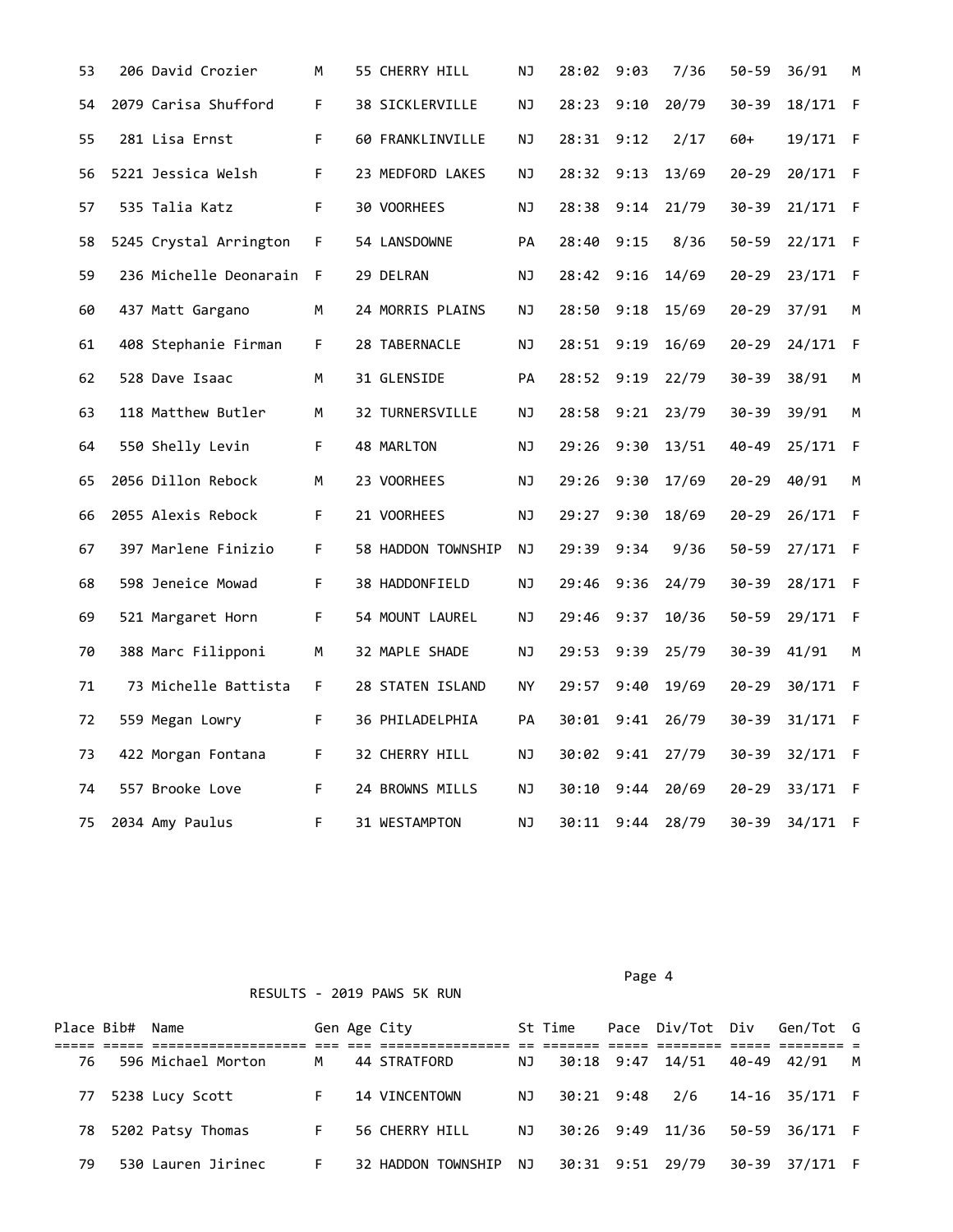| 80  | 2083 Jeff Smith         | M  | 55 SICKLERVILLE  | <b>NJ</b> | 30:33<br>9:52 | 12/36 | $50 - 59$ | 43/91    | М            |
|-----|-------------------------|----|------------------|-----------|---------------|-------|-----------|----------|--------------|
| 81  | 2039 Amanda Persicketti | F  | 30 RUNNEMEDE     | NJ        | 30:33<br>9:52 | 30/79 | $30 - 39$ | 38/171   | F            |
| 82  | 5233 Cathy Mason        | F. | 57 CHERRY HILL   | NJ        | 30:45<br>9:55 | 13/36 | $50 - 59$ | 39/171   | $\mathsf{F}$ |
| 83  | 2097 Frank Tenuto       | M  | 46 SOMERDALE     | NJ        | 30:46<br>9:56 | 15/51 | $40 - 49$ | 44/91    | M            |
| 84  | 2098 Michael Tenuto     | M  | 22 SOMERDALE     | NJ        | 30:46 9:56    | 21/69 | 20-29     | 45/91    | M            |
| 85  | 435 Kristina Gannotta   | F. | 28 GLENDORA      | NJ        | 30:49 9:57    | 22/69 | $20 - 29$ | 40/171 F |              |
| 86  | 5237 Kassandra Folmer   | F. | 24 MAPLE SHADE   | ΝJ        | 30:54 9:59    | 23/69 | $20 - 29$ | 41/171 F |              |
| 87  | 491 April Herrington    | F. | 44 VOORHEES      | <b>NJ</b> | 31:00 10:00   | 16/51 | $40 - 49$ | 42/171 F |              |
| 88  | 493 Kate Herrington     | F. | 37 VOORHEES      | ΝJ        | 31:01 10:01   | 31/79 | $30 - 39$ | 43/171 F |              |
| 89  | 5240 Jamie Pizzo        | F  | 30 ELMER         | NJ        | 31:03 10:01   | 32/79 | $30 - 39$ | 44/171 F |              |
| 90  | 524 Shawn Huber         | M  | 48 CHERRY HILL   | NJ        | 31:09 10:03   | 17/51 | $40 - 49$ | 46/91    | M            |
| 91  | 2038 Tracey Perchick    | F. | 49 VOORHEES      | NJ        | 31:11 10:04   | 18/51 | $40 - 49$ | 45/171 F |              |
| 92  | 595 Michele Morelli     | F  | 49 HAINESPORT    | NJ        | 31:11 10:04   | 19/51 | $40 - 49$ | 46/171   | F            |
| 93  | 278 Justin Dushkewich   | М  | 37 CHERRY HILL   | ΝJ        | 31:14 10:05   | 33/79 | $30 - 39$ | 47/91    | M            |
| 94  | 567 Patrick Madigan     | М  | 48 MARLTON       | <b>NJ</b> | 31:31 10:10   | 20/51 | $40 - 49$ | 48/91    | M            |
| 95  | 2060 Meaghan Rhoades    | F  | 33 TURNERSVILLE  | NJ        | 31:37 10:12   | 34/79 | $30 - 39$ | 47/171 F |              |
| 96  | 2075 Casey Scott        | F. | 37 PHILADELPHIA  | PA        | 31:44 10:14   | 35/79 | $30 - 39$ | 48/171 F |              |
| 97  | 560 Meredith Lowry      | F. | 30 PHILADELPHIA  | PA        | 31:45 10:15   | 36/79 | $30 - 39$ | 49/171 F |              |
| 98  | 489 Joe Heinlein        | M  | 55 CHERRY HILL   | NJ        | 31:53 10:17   | 14/36 | $50 - 59$ | 49/91    | M            |
| 99  | 2091 Sara Strohm        | F. | 41 AUDUBON       | ΝJ        | 31:58 10:19   | 21/51 | $40 - 49$ | 50/171   | $\mathsf{F}$ |
| 100 | 2053 Brooke Rattay      | F  | 21 WEST DEPTFORD | NJ        | 32:06 10:22   | 24/69 | $20 - 29$ | 51/171   | F            |

## Page 5 and the state of the state of the state of the state of the state of the state of the state of the state of the state of the state of the state of the state of the state of the state of the state of the state of the

|     | Place Bib# Name |                        |     | Gen Age City    |    | St Time |             | Pace Div/Tot Div     |           | Gen/Tot G |   |
|-----|-----------------|------------------------|-----|-----------------|----|---------|-------------|----------------------|-----------|-----------|---|
|     |                 |                        |     |                 |    |         |             | --------- ----- ---- |           |           |   |
| 101 |                 | 2092 Kristie Stuart    | F.  | 44 MAPLE SHADE  | NJ |         |             | 32:07 10:22 22/51    | 40-49     | 52/171 F  |   |
| 102 |                 | 2031 Rachel Nemerofsky | - F | 28 MARLTON      | ΝJ |         |             | 32:16 10:25 25/69    | 20-29     | 53/171 F  |   |
| 103 |                 | 2030 David Nemerofsky  | M   | 30 MARLTON      | NJ |         |             | 32:18 10:25 37/79    | 30-39     | 50/91     | м |
| 104 |                 | 500 Justin Hill        | M   | 28 LINDENWOLD   | ΝJ |         | 32:19 10:26 | 26/69                | 20-29     | 51/91     | M |
| 105 |                 | 2077 Gal Shua-Haim     | F.  | 27 PHILADELPHIA | PA |         |             | 32:21 10:26 27/69    | $20 - 29$ | 54/171 F  |   |
| 106 |                 | 2048 Alex Pollock      | М   | 26 MAGNOLIA     | ΝJ |         | 32:26 10:28 | 28/69                | $20 - 29$ | 52/91     | м |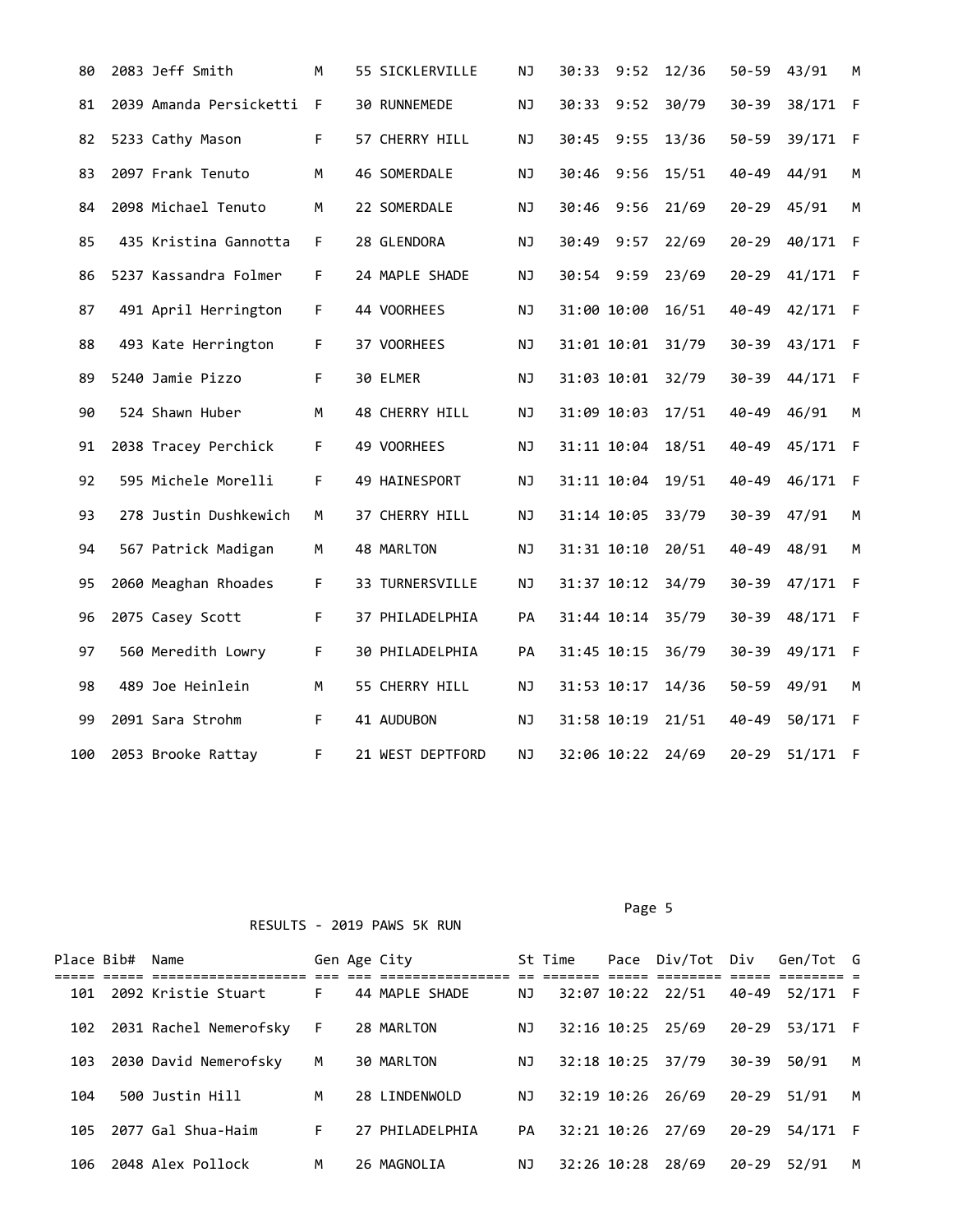| 107 | 554 Lauren Long      | F. | 30 DEPTFORD     | NJ.       | 32:26 10:28 | 38/79 | $30 - 39$ | 55/171 F |      |
|-----|----------------------|----|-----------------|-----------|-------------|-------|-----------|----------|------|
| 108 | 5223 Charisa Wolf    | F. | 57 CHESTER      | ΝJ        | 32:27 10:28 | 15/36 | $50 - 59$ | 56/171 F |      |
| 109 | 591 David Mears      | M  | 63 CHERRY HILL  | NJ.       | 32:28 10:29 | 3/17  | $60+$     | 53/91    | M    |
| 110 | 5226 Susan Zitterman | F. | 48 SICKLERVILLE | NJ        | 32:33 10:30 | 23/51 | $40 - 49$ | 57/171 F |      |
| 111 | 485 Kurtis Hamby     | М  | 25 SICKLERVILLE | ΝJ        | 32:37 10:32 | 29/69 | $20 - 29$ | 54/91    | M    |
| 112 | 588 Ann McVaugh      | F. | 27 MOUNT LAUREL | NJ.       | 32:44 10:34 | 30/69 | $20 - 29$ | 58/171   | - F  |
| 113 | 5204 Eric Tricocci   | M  | 27 MOUNT LAUREL | <b>NJ</b> | 32:44 10:34 | 31/69 | $20 - 29$ | 55/91    | M    |
| 114 | 5243 Alyssa Heil     | F. | 25 ALLOWAY      | ΝJ        | 32:44 10:34 | 32/69 | $20 - 29$ | 59/171   | - F  |
| 115 | 34 Kevin Amundsen    | М  | 28 MARLTON      | ΝJ        | 32:48 10:35 | 33/69 | $20 - 29$ | 56/91    | M    |
| 116 | 91 Loretta Boutot    | F. | 49 CHERRY HILL  | <b>NJ</b> | 32:58 10:38 | 24/51 | $40 - 49$ | 60/171 F |      |
| 117 | 5242 Geraldine Scott | F. | 47 VINCENTOWN   | ΝJ        | 33:02 10:40 | 25/51 | 40-49     | 61/171 F |      |
| 118 | 98 Julie Brahmstedt  | F. | 37 COLLINGSWOOD | NJ        | 33:09 10:42 | 39/79 | $30 - 39$ | 62/171 F |      |
| 119 | 314 Brittany Farrell | F. | 30 MARLTON      | NJ        | 33:13 10:43 | 40/79 | $30 - 39$ | 63/171   | $-F$ |
| 120 | 209 Ann Daily        | F. | 34 CHERRY HILL  | ΝJ        | 33:19 10:45 | 41/79 | $30 - 39$ | 64/171   | $-F$ |
| 121 | 5212 Chad Waligorski | M  | 34 CHERRY HILL  | NJ        | 33:21 10:46 | 42/79 | $30 - 39$ | 57/91    | M    |
| 122 | 5218 Kelsey Weir     | F. | 27 MARLTON      | NJ        | 33:27 10:48 | 34/69 | $20 - 29$ | 65/171   | F    |
| 123 | 5219 Philip Weir     | M  | 30 MARLTON      | NJ        | 33:28 10:48 | 43/79 | $30 - 39$ | 58/91    | M    |
| 124 | 2085 Veronique Smith | F. | 27 PHILADELPHIA | <b>PA</b> | 33:31 10:49 | 35/69 | $20 - 29$ | 66/171   | - F  |
| 125 | 480 Ryan Graver      | F. | 39 MEDFORD      | NJ        | 33:33 10:50 | 44/79 | $30 - 39$ | 67/171 F |      |

Page 6 and the contract of the contract of the contract of the contract of the contract of the contract of the contract of the contract of the contract of the contract of the contract of the contract of the contract of the

|     | Place Bib# Name |                         |                     | Gen Age City   |     | St Time     |             | Pace Div/Tot Div  |           | Gen/Tot G      |  |
|-----|-----------------|-------------------------|---------------------|----------------|-----|-------------|-------------|-------------------|-----------|----------------|--|
|     |                 |                         | $=$ $=$ $=$ $=$ $=$ |                |     |             |             |                   |           |                |  |
| 126 |                 | 259 Veronica Donaghy    | F.                  | 36 MOORESTOWN  | NJ  |             |             | 33:34 10:50 45/79 |           | 30-39 68/171 F |  |
| 127 |                 | 5215 Catie Walton       | F.                  | 31 MAPLE SHADE | NJ  |             | 33:39 10:52 | 46/79             |           | 30-39 69/171 F |  |
| 128 |                 | 386 Micaela Fiebig      | F.                  | 21 ELMER       | NJ. | 33:39 10:52 |             | 36/69             | $20 - 29$ | 70/171 F       |  |
| 129 |                 | 33 Jennifer Alkiewicz F |                     | 48 MARLTON     | NJ  |             | 33:42 10:53 | 26/51             |           | 40-49 71/171 F |  |
| 130 |                 | 581 Chessie McDonald    | F.                  | 25 CHERRY HILL | NJ  |             | 33:43 10:53 | 37/69             | 20-29     | 72/171 F       |  |
| 131 |                 | 404 Nancy Fiorini       | F.                  | 64 CLEMENTON   | ΝJ  | 33:50 10:55 |             | 4/17              | $60+$     | 73/171 F       |  |
| 132 |                 | 553 Stacy Lombardo      | F.                  | 41 HADDONFIELD | ΝJ  |             | 33:54 10:57 | 27/51             | 40-49     | 74/171 F       |  |
| 133 |                 | 30 Lauren Alexander     | F.                  | 25 LANSDALE    | PA  |             | 33:54 10:57 | 38/69             |           | 20-29 75/171 F |  |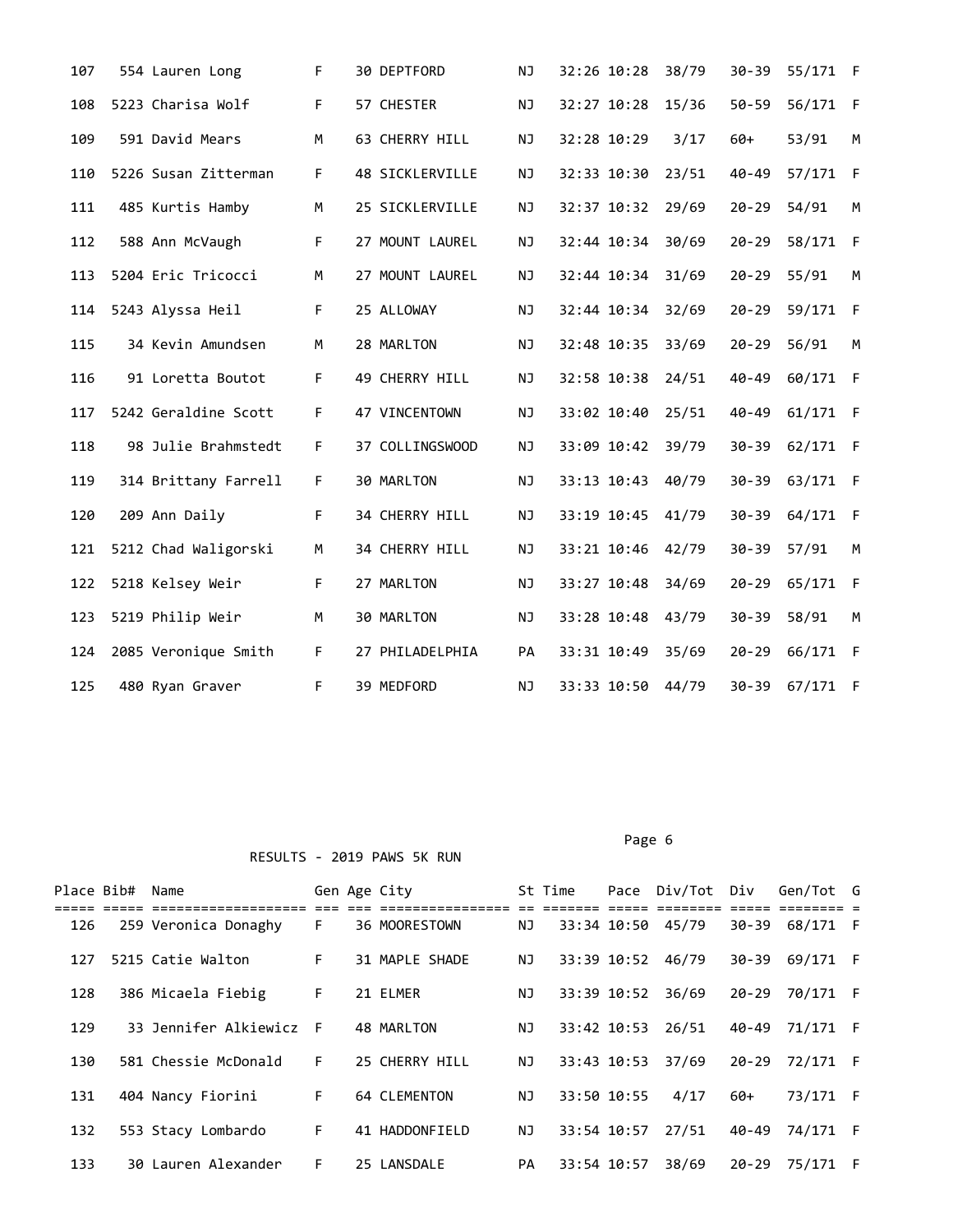| 134 | 5216 Julia Walton         | F. | 31 TABERNACLE     | NJ.       | 33:57 10:58 | 47/79 | $30 - 39$ | 76/171 F |     |
|-----|---------------------------|----|-------------------|-----------|-------------|-------|-----------|----------|-----|
| 135 | 2086 Beth Snell           | F. | 48 WOODBURY       | ΝJ        | 33:59 10:58 | 28/51 | $40 - 49$ | 77/171   | - F |
| 136 | 2071 Torrie Sakalsky      | F  | 61 HACKETTSTOWN   | ΝJ        | 34:14 11:03 | 5/17  | 60+       | 78/171   | - F |
| 137 | 2035 Kevin Pavon          | M  | 36 GLENDORA       | ΝJ        | 34:30 11:08 | 48/79 | $30 - 39$ | 59/91    | M   |
| 138 | 525 Erik Hudzik           | M  | 37 MAGNOLIA       | NJ.       | 34:42 11:12 | 49/79 | $30 - 39$ | 60/91    | M   |
| 139 | 84 Leonard Bernstein      | М  | 61 MERION STATION | <b>PA</b> | 34:53 11:15 | 6/17  | $60+$     | 61/91    | M   |
| 140 | 2088 Katie Staley         | F. | 48 COLLINGSWOOD   | NJ.       | 34:59 11:17 | 29/51 | $40 - 49$ | 79/171   | F   |
| 141 | 540 Colleen Kelly         | F. | 34 VINELAND       | NJ.       | 35:02 11:19 | 50/79 | $30 - 39$ | 80/171   | - F |
| 142 | 2089 Nick Sterchele       | M  | 39 VINELAND       | NJ.       | 35:02 11:19 | 51/79 | $30 - 39$ | 62/91    | М   |
| 143 | 2093 David Suiter         | M  | 59 MANNINGTON     | NJ        | 35:10 11:21 | 16/36 | $50 - 59$ | 63/91    | M   |
| 144 | 5213 Katherine Walker     | F. | 27 CHERRY HILL    | NJ        | 35:11 11:21 | 39/69 | $20 - 29$ | 81/171   | -F  |
| 145 | 2064 Matthew Rockey       | M  | 35 WILLIAMSTOWN   | NJ.       | 35:19 11:24 | 52/79 | $30 - 39$ | 64/91    | M   |
| 146 | 2068 Amy Ryan             | F. | 57 MOUNT LAUREL   | NJ        | 35:25 11:26 | 17/36 | $50 - 59$ | 82/171   | - F |
| 147 | 570 Katie Marino          | F  | 29 PHILADELPHIA   | PA        | 35:32 11:28 | 40/69 | $20 - 29$ | 83/171   | F   |
| 148 | 230 Mike Demarco          | M  | 29 PHILADELPHIA   | PA        | 35:32 11:28 | 41/69 | $20 - 29$ | 65/91    | М   |
| 149 | 263 Shannon Donohue       | F  | 28 MAPLE SHADE    | NJ.       | 35:33 11:29 | 42/69 | $20 - 29$ | 84/171   | - F |
| 150 | 132 Christine Caltabian F |    | 26 SEWELL         | NJ.       | 35:38 11:30 | 43/69 | $20 - 29$ | 85/171   | - F |

Page 7 and 2012 and 2012 and 2012 and 2012 and 2012 and 2012 and 2012 and 2012 and 2012 and 2012 and 2012 and

|     | Place Bib# | Name                                  |    | Gen Age City        |    | St Time |                    | Pace Div/Tot | Div       | Gen/Tot G      |   |
|-----|------------|---------------------------------------|----|---------------------|----|---------|--------------------|--------------|-----------|----------------|---|
| 151 |            | ================<br>72 Tracey Basista | F  | 47 SEWELL           | NJ |         | ===<br>35:42 11:31 | 30/51        | 40-49     | 86/171 F       |   |
| 152 |            | 2067 Shayne Russell                   | F. | 61 SOUTHAMPTON      | ΝJ |         | 36:01 11:37        | 7/17         | 60+       | 87/171 F       |   |
| 153 |            | 175 Brittany Christaldi F             |    | 29 MARLTON          | ΝJ |         | 36:06 11:39        | 44/69        | $20 - 29$ | 88/171 F       |   |
| 154 |            | 499 Ashton Hill                       | F. | 33 GLOUCESTER CITY  | NJ |         | 36:07 11:39        | 53/79        |           | 30-39 89/171 F |   |
| 155 |            | 2045 Michael Piccininni               | M  | 29 MARLTON          | NJ |         | 36:12 11:41        | 45/69        | 20-29     | 66/91          | м |
| 156 |            | 2044 Colleen Piccininni               | F. | 28 MARLTON          | ΝJ |         | 36:13 11:41        | 46/69        | $20 - 29$ | 90/171 F       |   |
| 157 |            | 2062 Joseph Robbins                   | M  | 27 BROWNS MILLS     | NJ |         | 36:30 11:47        | 47/69        |           | 20-29 67/91    | м |
| 158 |            | 378 Giana Featheringill F             |    | <b>16 STRATFORD</b> | ΝJ |         | 36:31 11:47        | 3/6          |           | 14-16 91/171 F |   |
| 159 |            | 245 Kathleen Dinsmore                 | F. | 54 MOUNT EPHRAIM    | NJ |         | 36:39 11:50        | 18/36        |           | 50-59 92/171 F |   |
| 160 |            | 246 Rolf Dinsmore                     | M  | 53 MOUNT EPHRAIM    | NJ |         | 36:40 11:50        | 19/36        |           | 50-59 68/91    | M |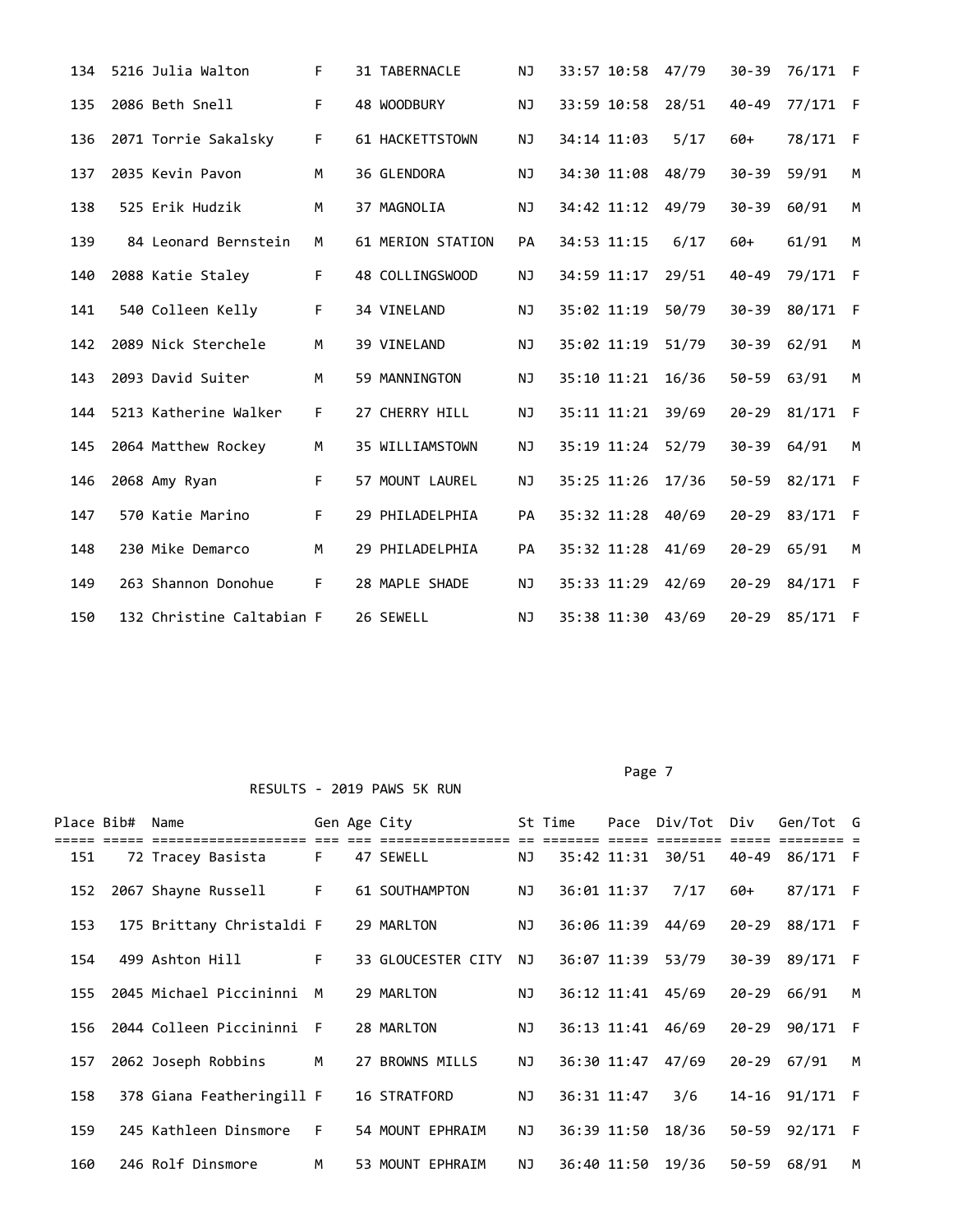| 161 | 2074 Amber Schober        | F  | 37 PINE HILL          | NJ.       | 36:41 11:50 | 54/79 |           | 30-39 93/171 F |              |
|-----|---------------------------|----|-----------------------|-----------|-------------|-------|-----------|----------------|--------------|
| 162 | 2087 Katelan Sottosanti   | F  | 29 OAKLYN             | NJ.       | 36:58 11:56 | 48/69 | $20 - 29$ | 94/171 F       |              |
| 163 | 575 Cherylyn Maxson-Str F |    | 54 HADDONFIELD        | NJ        | 37:15 12:01 | 20/36 | $50 - 59$ | 95/171         | - F          |
| 164 | 479 Aaron Gottlieb        | M  | 31 PHILADELPHIA       | <b>PA</b> | 37:41 12:10 | 55/79 | $30 - 39$ | 69/91          | M            |
| 165 | 5244 Edward Smith         | M  | 49 TRENTON            | NJ.       | 37:52 12:13 | 31/51 | $40 - 49$ | 70/91          | M            |
| 166 | 21 Jonathan Adams         | M  | 45 BERLIN             | <b>NJ</b> | 38:05 12:18 | 32/51 | $40 - 49$ | 71/91          | M            |
| 167 | 5224 Audra Youhas         | F  | <b>40 CENTREVILLE</b> | <b>VA</b> | 38:07 12:18 | 33/51 | $40 - 49$ | 96/171         | $\mathsf{F}$ |
| 168 | 543 Marykate Kirkpatric F |    | 27 MT LAUREL          | NJ.       | 38:32 12:26 | 49/69 | $20 - 29$ | 97/171         | - F          |
| 169 | 2096 Nicholas Tahenakos   | M  | 25 PENNSAUKEN         | NJ.       | 38:37 12:28 | 50/69 | $20 - 29$ | 72/91          | M            |
| 170 | 264 Theresa Dooley        | F. | 37 FRANKLINVILLE      | NJ.       | 39:13 12:39 | 56/79 | $30 - 39$ | 98/171         | -F           |
| 171 | 5217 Danielle Watson      | F. | 27 CHERRY HILL        | NJ.       | 39:47 12:50 | 51/69 | $20 - 29$ | 99/171         | - F          |
| 172 | 2036 Anju Pejavara        | F  | 54 CHERRY HILL        | NJ.       | 40:01 12:55 | 21/36 |           | 50-59 100/171  | $\mathsf{F}$ |
| 173 | 515 Pamela Hill           | F. | 26 LINDENWOLD         | NJ.       | 40:05 12:56 | 52/69 |           | 20-29 101/171  | - F          |
| 174 | 542 Sandra Keys           | F  | 42 SOMERDALE          | NJ.       | 40:07 12:57 | 34/51 |           | 40-49 102/171  | -F           |
| 175 | 592 Judd Mellinger-Blou M |    | 59 HERSHEY            | <b>PA</b> | 40:14 12:59 | 22/36 | $50 - 59$ | 73/91          | M            |

Page 8 and 2012 and 2012 and 2012 and 2012 and 2012 and 2012 and 2012 and 2012 and 2012 and 2012 and 2012 and RESULTS - 2019 PAWS 5K RUN

| Place Bib# | Name                |    | Gen Age City    |     | St Time     |             | Pace Div/Tot Div  |           | Gen/Tot G       |              |
|------------|---------------------|----|-----------------|-----|-------------|-------------|-------------------|-----------|-----------------|--------------|
| 176        | 77 Curtis Beebe     | M  | 29 WOODBURY     | NJ  |             |             | 40:37 13:06 53/69 |           | 20-29 74/91     | M            |
| 177        | 89 Hannah Bornmann  | F. | 34 COLLINGSWOOD | NJ  |             | 40:44 13:09 | 57/79             |           | 30-39 103/171   | - F          |
| 178        | 2059 Andrea Rennie  | F. | 30 AUDUBON      | ΝJ  |             | 40:45 13:09 | 58/79             |           | 30-39 104/171   | - F          |
| 179        | 5207 Kevin Venable  | M  | 28 LINDENWOLD   | NJ  |             | 40:57 13:13 | 54/69             |           | 20-29 75/91     | M            |
| 180        | 2029 Michael Nasuti | M  | 38 MOUNT LAUREL | NJ  |             | 41:25 13:22 | 59/79             | 30-39     | 76/91           | M            |
| 181        | 517 Jesse Hodges    | M  | 12 MARLTON      | NJ  | 42:07 13:35 |             | 2/3               | 13&UN     | 77/91           | M            |
| 182        | 266 Verna Doughty   | F. | 57 STRATFORD    | NJ. |             | 42:13 13:37 | 23/36             |           | 50-59 105/171   | - F          |
| 183        | 518 Lauren Hodges   | F. | 39 MARLTON      | NJ  |             | 42:13 13:37 | 60/79             |           | 30-39 106/171 F |              |
| 184        | 574 Gina Mavuro     | F. | 30 LINDENWOLD   | NJ  |             |             | 42:28 13:42 61/79 |           | 30-39 107/171 F |              |
| 185        | 2032 Kelsey Opalack | F. | 26 WOODBURY     | NJ. |             | 42:34 13:44 | 55/69             |           | 20-29 108/171   | $\mathsf{F}$ |
| 186        | 555 Steven Lopez    | M  | 28 EWING        | NJ  |             | 42:56 13:51 | 56/69             | $20 - 29$ | 78/91           | M            |
| 187        | 579 Elizabeth McCoy | F  | 7 STRATFORD     | NJ  | 43:32 14:03 |             | 3/3               |           | 13&UN 109/171 F |              |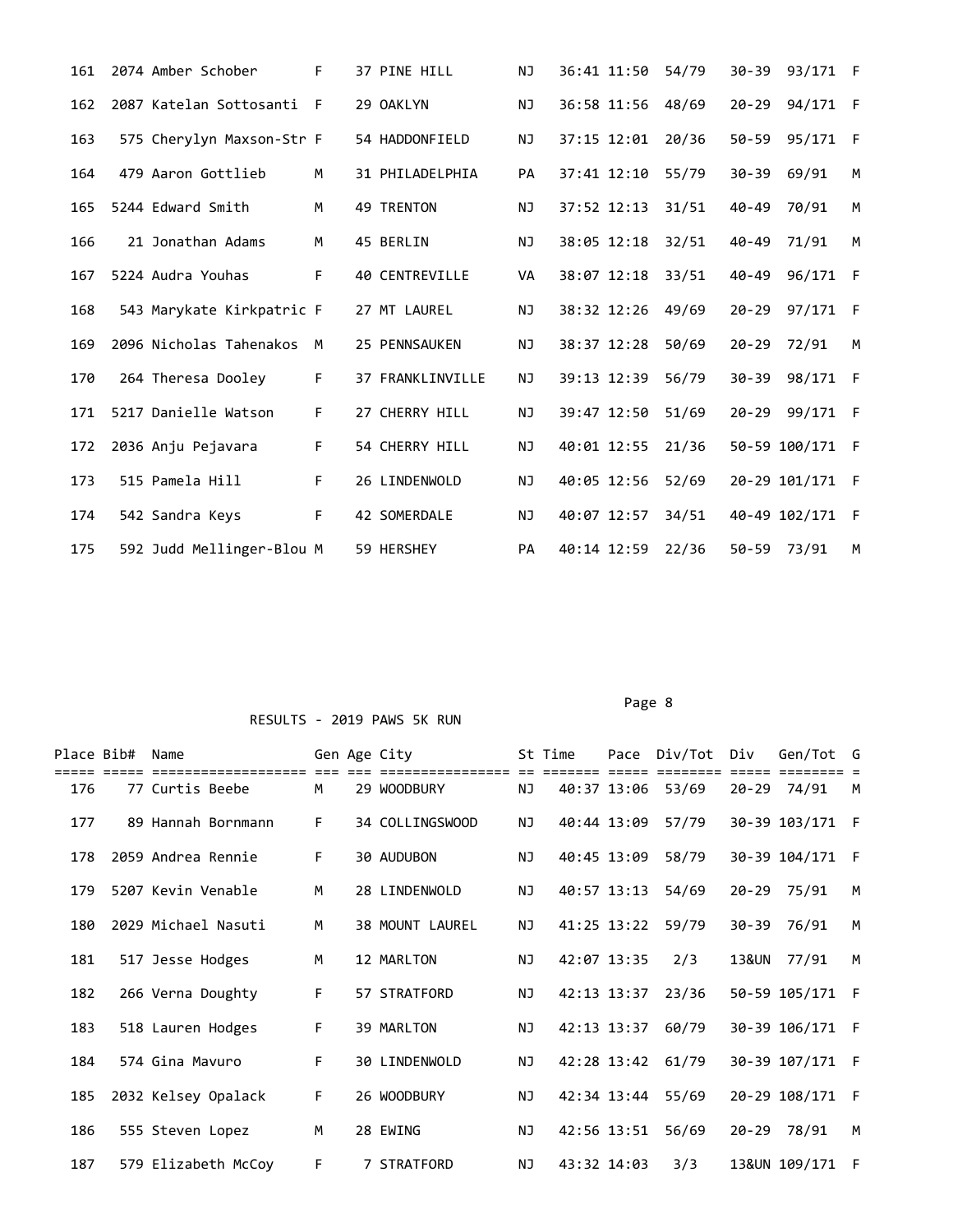| 188 | 580 Liz McCoy            | F  | <b>36 STRATFORD</b> | NJ  | 43:32 14:03 | 62/79 | 30-39 110/171      | - F |
|-----|--------------------------|----|---------------------|-----|-------------|-------|--------------------|-----|
| 189 | 558 Karen Lowry          | F  | 65 PHILADELPHIA     | PA  | 44:03 14:13 | 8/17  | 111/171<br>$60+$   | - F |
| 190 | 492 Jacki Herrington     | F  | 27 SWEDESBORO       | NJ. | 44:38 14:24 | 57/69 | 20-29 112/171      | - F |
| 191 | 229 Mary Delany-Hudzik F |    | 36 MAGNOLIA         | NJ  | 44:41 14:25 | 63/79 | 30-39 113/171      | -F  |
| 192 | 5222 Katherine Wilson    | F. | 38 VOORHESS         | ΝJ  | 45:39 14:44 | 64/79 | 30-39 114/171      | -F  |
| 193 | 5209 Jennifer Vrana      | F  | 49 PHILADELPHIA     | PA  | 46:13 14:55 | 35/51 | 40-49 115/171      | -F  |
| 194 | 5231 Cark Cupp           | M  | 68 AUDUBON          | NJ. | 46:40 15:03 | 9/17  | 79/91<br>$60+$     | M   |
| 195 | 562 Pat MacCluen         | F  | 57 HADDONFIELD      | ΝJ  | 47:34 15:21 | 24/36 | 50-59 116/171      | F   |
| 196 | 144 Sue Canning          | F. | 53 CLEMENTON        | NJ  | 49:15 15:53 | 25/36 | 50-59 117/171      | F   |
| 197 | 160 Tara Carlamere       | F  | 42 WILLIAMSTOWN     | NJ. | 49:18 15:55 | 36/51 | 40-49 118/171      | F   |
| 198 | 45 Marlee Aversa         | F  | 36 WILLIAMSTOWN     | NJ. | 49:19 15:55 | 65/79 | 30-39 119/171      | F   |
| 199 | 402 Nicholas Finizio     | M  | 71 MOUNT EPHRAIM    | NJ. | 53:13 17:10 | 10/17 | 80/91<br>$60+$     | M   |
| 200 | 2084 Joseph Smith        | M  | 30 PHILADELPHIA     | PA  | 53:14 17:11 | 66/79 | $30 - 39$<br>81/91 | M   |

Page 9

| Place Bib# | Name                                    |    | Gen Age City       |           | St Time     |             | Pace Div/Tot | Div   | Gen/Tot       | G            |
|------------|-----------------------------------------|----|--------------------|-----------|-------------|-------------|--------------|-------|---------------|--------------|
| 201        | :=================<br>409 Kelly Fischer | F. | 29 PLAINSBORO      | NJ        |             | 53:14 17:11 | 58/69        |       | 20-29 120/171 | - F          |
| 202        | 576 Melissa Mayer                       | F  | 33 COLLINGSWOOD    | NJ.       |             | 53:34 17:17 | 67/79        |       | 30-39 121/171 | - F          |
| 203        | 78 Truman Benedetti                     | M  | 34 COLLINGSWOOD    | NJ        | 53:34 17:17 |             | 68/79        |       | 30-39 82/91   | M            |
| 204        | 36 Wendy Angove                         | F  | 49 GLOUCESTER CITY | NJ.       | 53:39 17:19 |             | 37/51        |       | 40-49 122/171 | $\mathsf{F}$ |
| 205        | 526 Laurie Huebner                      | F  | 57 SOUTHAMPTON     | NJ        | 55:19 17:51 |             | 26/36        |       | 50-59 123/171 | - F          |
| 206        | 380 Kim Ferris                          | F  | 44 SOUTHAMPTON     | NJ        | 55:20 17:51 |             | 38/51        |       | 40-49 124/171 | $\mathsf{F}$ |
| 207        | 527 Joseph Ingemi                       | M  | 43 HAMMONTON       | ΝJ        | 56:07 18:06 |             | 39/51        | 40-49 | 83/91         | M            |
| 208        | 113 Barbara Brynko                      | F  | 65 MARLTON         | NJ.       | 57:43 18:37 |             | 11/17        | $60+$ | 125/171       | -F           |
| 209        | 419 Marina Fisher                       | F. | 29 LINDENWOLD      | NJ.       | 57:47 18:39 |             | 59/69        |       | 20-29 126/171 | -F           |
| 210        | 410 Barbara Fisher                      | F  | 58 PINE HILL       | NJ.       | 57:48 18:39 |             | 27/36        |       | 50-59 127/171 | F            |
| 211        | 64 Joy Bantivoglio                      | F  | 44 MOUNT LAUREL    | NJ        |             | 57:50 18:40 | 40/51        |       | 40-49 128/171 | - F          |
| 212        | 92 Tracy Bradford                       | F  | 47 MAGNOLIA        | <b>NJ</b> |             | 58:06 18:45 | 41/51        |       | 40-49 129/171 | - F          |
| 213        | 597 Sheri Morton                        | F  | 48 STRATFORD       | NJ        | 58:07 18:45 |             | 42/51        |       | 40-49 130/171 | - F          |
| 214        | 80 Joellen Benjamin                     | F  | 48 SOMERDALE       | NJ.       |             | 58:12 18:47 | 43/51        |       | 40-49 131/171 | - F          |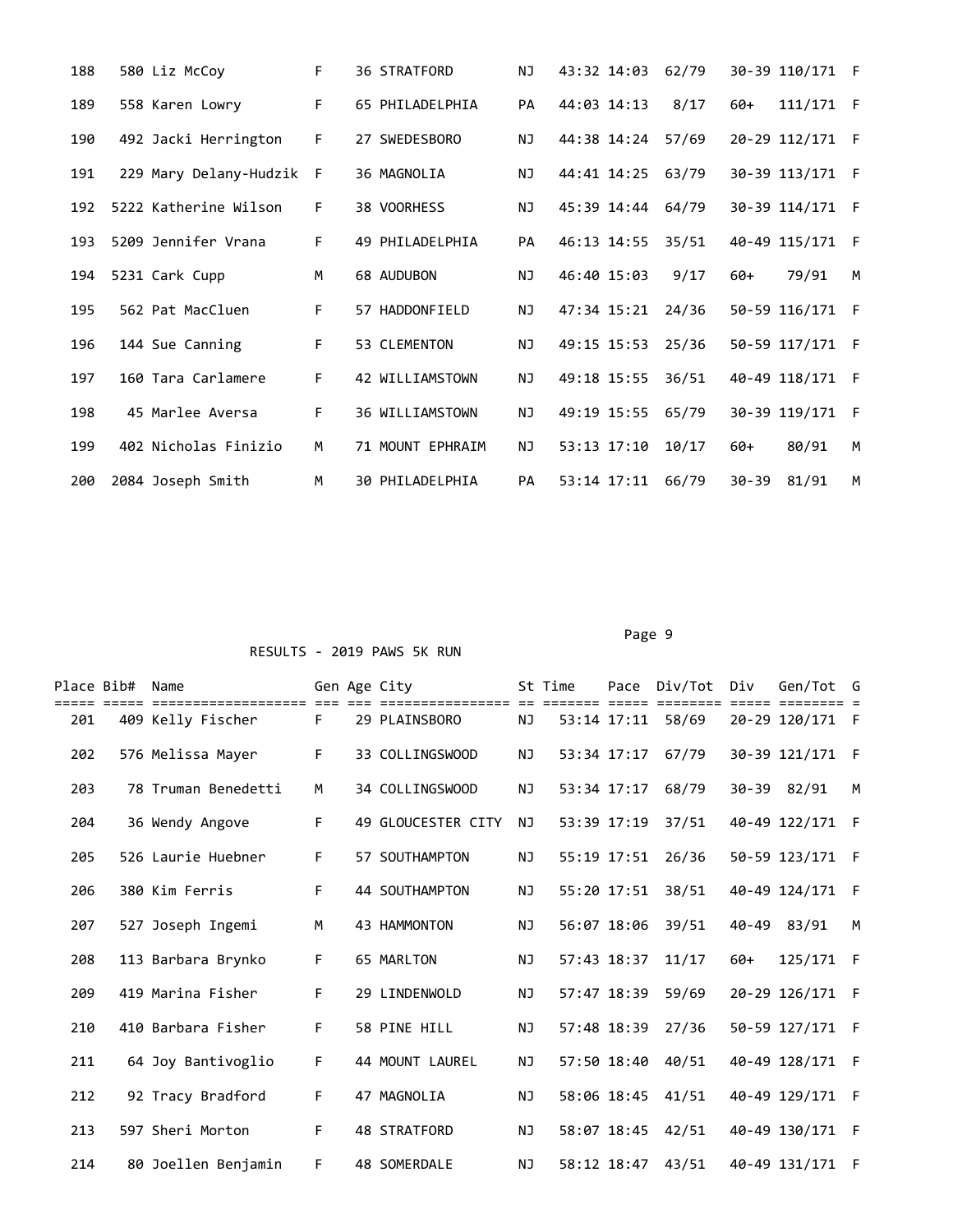| 215 | 79 Danye Benjamin      | F. | 15 SOMERDALE                         | ΝJ  | 58:14 18:47      | 4/6   | 14-16 132/171      | F  |
|-----|------------------------|----|--------------------------------------|-----|------------------|-------|--------------------|----|
| 216 | 267 Steve Doyle        | M  | 60 MARLTON                           | NJ. | 58:25 18:51      | 12/17 | 84/91<br>60+       | M  |
| 217 | 2069 Michael Ryan Ryan | M  | 25 MARLTON                           | ΝJ  | 58:59 19:02      | 60/69 | 85/91<br>$20 - 29$ | M  |
| 218 | 379 Molly Felici       | F. | 26 COLLINGSWOOD                      | ΝJ  | 59:00 19:02      | 61/69 | 20-29 133/171      | F  |
| 219 | 594 Chelsea Monahan    | F. | 25 MARLTON                           | ΝJ  | 59:03 19:03      | 62/69 | 20-29 134/171      | F  |
| 220 | 2070 Tim Ryan          | M  | 22 MARLTON                           | NJ. | 59:11 19:06      | 63/69 | $20 - 29$<br>86/91 | M  |
| 221 | 2033 Barbara Orlan     | F. | 70 VOORHEES                          |     | NJ 1:00:53 19:39 | 13/17 | 135/171<br>60+     | F  |
| 222 | 428 Natalie Gallo      | F. | 28 CHERRY HILL                       |     | NJ 1:00:55 19:39 | 64/69 | 20-29 136/171      | F  |
| 223 | 516 Robert Hill        | M  | 38 PLYMOUTH MEETING PA 1:01:06 19:43 |     |                  | 69/79 | 87/91<br>30-39     | м  |
| 224 | 2028 Annemarie Nagle   | F. | 34 PLYMOUTH MEETING PA 1:01:09 19:44 |     |                  | 70/79 | 30-39 137/171      | -F |
| 225 | 284 Amanda Esposito    | F  | 48 LUMBERTON                         |     | NJ 1:03:15 20:24 | 44/51 | 40-49 138/171      | F  |

Page 10

|     | Place Bib# Name |                           |             |     | Gen Age City                            | St Time                                                       | Pace Div/Tot     | Div                     | Gen/Tot G       |              |
|-----|-----------------|---------------------------|-------------|-----|-----------------------------------------|---------------------------------------------------------------|------------------|-------------------------|-----------------|--------------|
| 226 |                 | 2100 Jess Thedinga        | $= 1$<br>F. | === | ====================<br>38 PHILADELPHIA | $=$ $=$ $=$ $=$ $=$ $=$ $=$ $=$ $=$<br>PA 1:03:23 20:27 71/79 | === ====<br>==== | $=$ $=$ $=$ $=$ $=$ $=$ | 30-39 139/171 F |              |
| 227 |                 | 582 Kim McDonald          | F.          |     | 30 MAGNOLIA                             | NJ 1:03:29 20:29                                              | 72/79            |                         | 30-39 140/171 F |              |
| 228 |                 | 143 Jacquelyn Canfield    | F.          |     | 32 MAGNOLIA                             | NJ 1:03:36 20:31                                              | 73/79            |                         | 30-39 141/171 F |              |
| 229 |                 | 2095 Danielle Swanson     | F.          |     | 31 MEDFORD                              | NJ 1:03:38 20:32                                              | 74/79            |                         | 30-39 142/171 F |              |
| 230 |                 | 2040 Emily Persson        | F.          |     | 16 BLACKWOOD                            | NJ 1:04:00 20:39                                              | 5/6              |                         | 14-16 143/171 F |              |
| 231 |                 | 2042 Sarah Persson        | F.          |     | 14 BLACKWOOD                            | NJ 1:04:02 20:40                                              | 6/6              |                         | 14-16 144/171   | - F          |
| 232 |                 | 190 Rick Concepcion       | M           |     | 45 MT. LAUREL                           | NJ 1:04:18 20:45                                              | 45/51            |                         | 40-49 88/91     | M            |
| 233 |                 | 5220 Patty Wells          | F.          |     | 57 MT. LAUREL                           | NJ 1:04:19 20:45                                              | 28/36            |                         | 50-59 145/171   | - F          |
| 234 |                 | 2041 Eric Persson         | M           |     | 48 BLACKWOOD                            | NJ 1:04:19 20:45                                              | 46/51            |                         | 40-49 89/91     | M            |
| 235 |                 | 2050 Laurie Pwrsson       | F.          |     | 46 BLACKWOOD                            | NJ 1:04:37 20:51                                              | 47/51            |                         | 40-49 146/171   | F            |
| 236 |                 | 174 Becky Charbonneau     | F.          |     | 34 LUMBERTON                            | NJ 1:05:02 20:59                                              | 75/79            |                         | 30-39 147/171 F |              |
| 237 |                 | 2052 Dan Rapp             | F.          |     | 27 DEPTFORD                             | NJ 1:05:18 21:04                                              | 65/69            |                         | 20-29 148/171 F |              |
| 238 |                 | 164 Bill Cassidy          | M           |     | 45 NATIONAL PARK                        | NJ 1:05:19 21:05                                              | 48/51            |                         | 40-49 90/91     | M            |
| 239 |                 | 2090 Amy Stevens          | F.          |     | 60 CHERRY HILL                          | NJ 1:05:24 21:06                                              | 14/17            | $60+$                   | 149/171         | $\mathsf{F}$ |
| 240 |                 | 5236 Renton Huff          | M           | 71  |                                         | 1:05:25 21:06                                                 | 15/17            | $60+$                   | 91/91           | M            |
| 241 |                 | 587 Concetta (connie) M F |             |     | <b>COLLINGSWOOD</b>                     | NJ 1:05:51 21:15                                              |                  |                         | 150/171         | - F          |